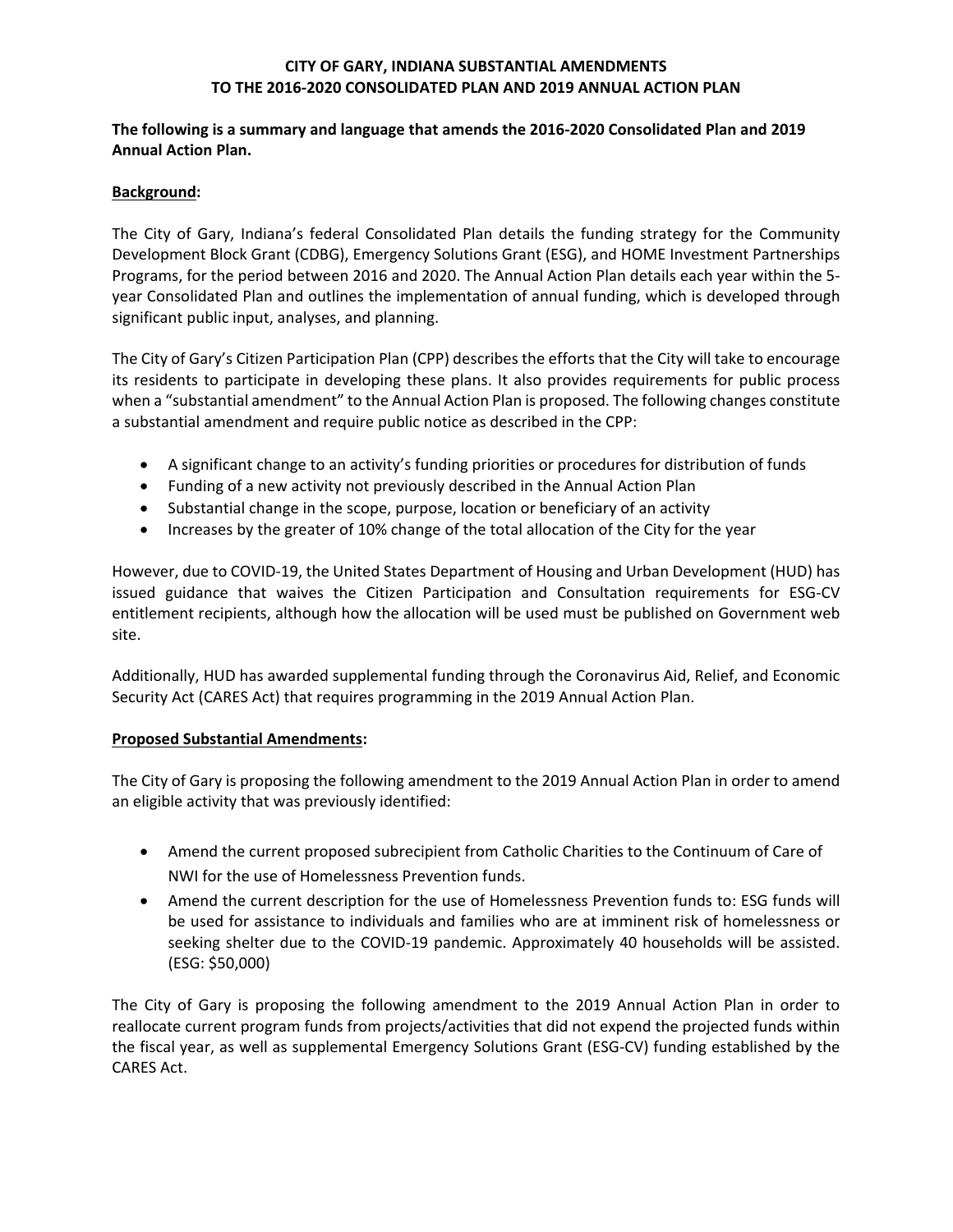| <b>Summary of Activities</b>                            |                            | <b>Project Description</b>                                                                                                                                                                            |  |  |  |  |
|---------------------------------------------------------|----------------------------|-------------------------------------------------------------------------------------------------------------------------------------------------------------------------------------------------------|--|--|--|--|
| <b>Catholic Charities</b><br><b>Prior Project Name:</b> |                            | ESG funds will be reprogrammed used for                                                                                                                                                               |  |  |  |  |
|                                                         | <b>Homeless Prevention</b> | assistance to individuals and families who are at<br>imminent risk of homelessness or seeking shelter                                                                                                 |  |  |  |  |
| <b>New Project Name:</b>                                | <b>Continuum of Care</b>   |                                                                                                                                                                                                       |  |  |  |  |
|                                                         | <b>Network of NWI</b>      | due to the COVID-19 pandemic. Approximately<br>40 households will be assisted.                                                                                                                        |  |  |  |  |
|                                                         | <b>Homeless Prevention</b> |                                                                                                                                                                                                       |  |  |  |  |
| Funding:                                                | <b>ESG</b>                 |                                                                                                                                                                                                       |  |  |  |  |
| Original Amount:<br>\$50,000                            |                            |                                                                                                                                                                                                       |  |  |  |  |
| <b>Additional Amount:</b><br>\$0                        |                            |                                                                                                                                                                                                       |  |  |  |  |
| Total:                                                  | \$50,000                   |                                                                                                                                                                                                       |  |  |  |  |
| <b>Summary of Activities</b>                            |                            | <b>Project Description</b>                                                                                                                                                                            |  |  |  |  |
| <b>Project Name:</b>                                    | <b>Continuum of Care</b>   | <b>CARES Act funding from Emergency Solutions</b>                                                                                                                                                     |  |  |  |  |
| <b>Network of NWI</b>                                   |                            | Grant (ESG-CV) funding in the amount of                                                                                                                                                               |  |  |  |  |
|                                                         | <b>HP AND RRH</b>          | \$997,166 made available by the CARES Act will                                                                                                                                                        |  |  |  |  |
|                                                         |                            | provide rapid rehousing services, homelessness<br>prevention services, and administrative costs.<br>Expenditures will be related to COVID-19 costs<br>for a total of 175 households will be assisted. |  |  |  |  |
| <b>Funding:</b><br>ESG-CV                               |                            |                                                                                                                                                                                                       |  |  |  |  |
| \$0<br><b>Original Amount:</b>                          |                            |                                                                                                                                                                                                       |  |  |  |  |
| <b>Additional Amount:</b><br>\$997,166                  |                            |                                                                                                                                                                                                       |  |  |  |  |
| Total:                                                  | \$997,166                  |                                                                                                                                                                                                       |  |  |  |  |

## **Analysis**

This proposal qualifies as a substantial amendment because it meets all three criteria below:

- Substantial change in funding priorities or procedures for distribution of funds.
- Substantial change in the scope, purpose, location or beneficiary of an activity.
- Funds identified in the Consolidated Plan did not previously report, in the plan, additional funding made available by the CARES Act.

Changes to the 2019 Annual Action Plan are primarily a result of:

- 1. The reprogramming of \$50,000 of 2019 Emergency Solutions Grant (ESG) funds that were not committed nor expended.
- 2. Programming \$997,166 in Emergency Solutions Grant (ESG-CV) funding made available under the CARES Act.

**On page 55 of the approved 2019 Annual Action Plan, amend the ESG Activities in section AP-38 Project Summary to replace Catholic Charities Homeless Prevention with Continuum of Care Network of NWI Homeless Prevention, and on page 68 add the ESG CARES grant project as follows:**

|  | AP-38 Project Summary Project Summary Information Table 1 - Project Summary |
|--|-----------------------------------------------------------------------------|
|--|-----------------------------------------------------------------------------|

| 28 | <b>Project Name</b> | ESG19GARY                                        |  |  |  |
|----|---------------------|--------------------------------------------------|--|--|--|
|    | Target Area:        | City-wide                                        |  |  |  |
|    | Goals Supported:    | HO-1 Operation/Support<br>$\bullet$              |  |  |  |
|    |                     | HO-2 Prevention and Housing<br>$\bullet$         |  |  |  |
|    |                     | HO-3 Housing<br>٠                                |  |  |  |
|    |                     | HO-4 Continuum of Care                           |  |  |  |
|    |                     | <b>AM-1 Overall Coordination</b>                 |  |  |  |
|    | Needs Addressed:    | <b>Housing Priority</b><br>$\bullet$             |  |  |  |
|    |                     | Administration, Planning and Management Priority |  |  |  |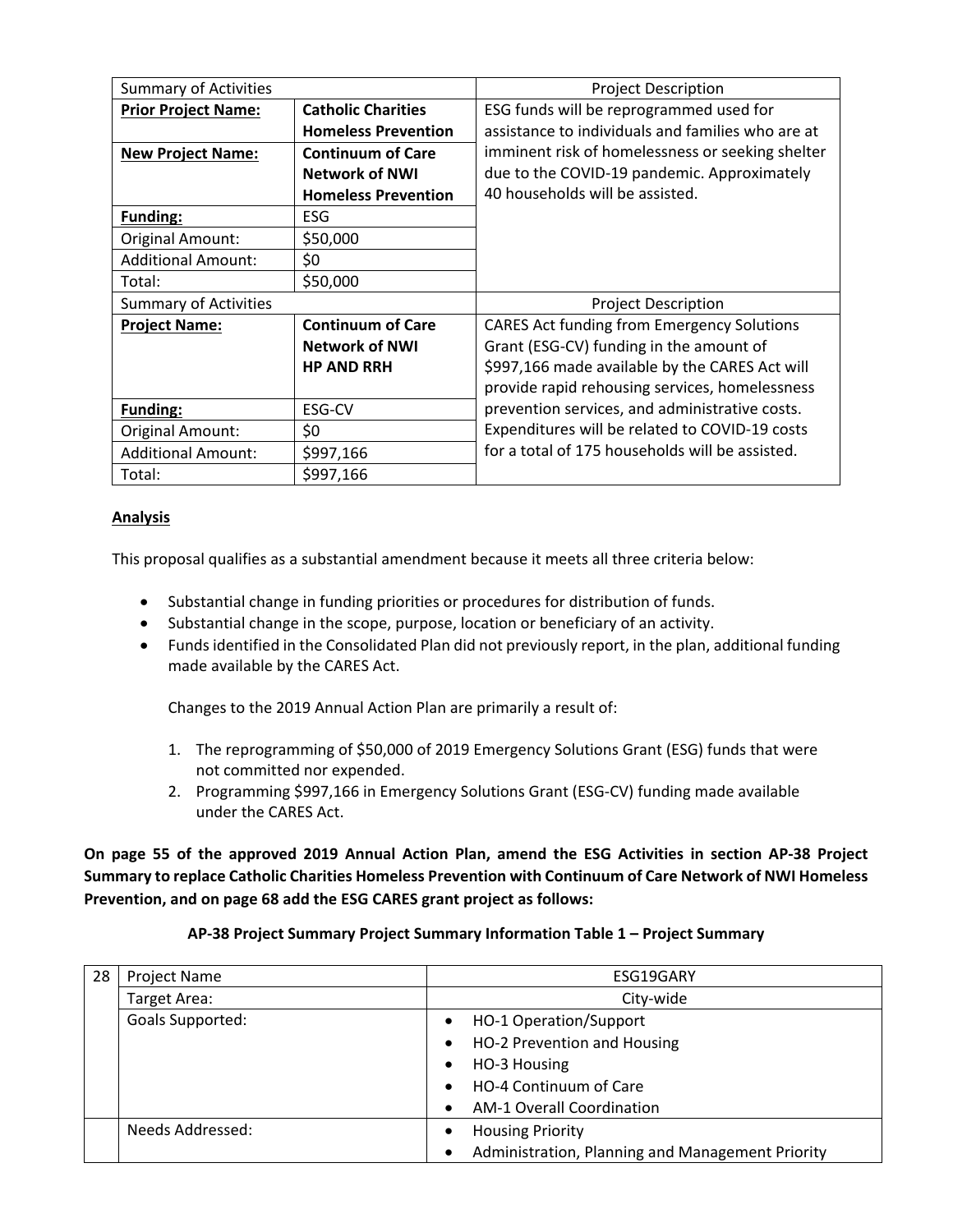| Funding:                                                                                       | ESG: \$279,012                                                                                                                                                                                                                                                                                                                                                                                      |  |  |  |
|------------------------------------------------------------------------------------------------|-----------------------------------------------------------------------------------------------------------------------------------------------------------------------------------------------------------------------------------------------------------------------------------------------------------------------------------------------------------------------------------------------------|--|--|--|
| Description:                                                                                   | Provide funding for Admin, Rapid Rehousing Program,                                                                                                                                                                                                                                                                                                                                                 |  |  |  |
|                                                                                                | Homelessness prevention, shelter operations, and outreach                                                                                                                                                                                                                                                                                                                                           |  |  |  |
|                                                                                                | for the ESG program.                                                                                                                                                                                                                                                                                                                                                                                |  |  |  |
| Target Date:                                                                                   | 06/15/2020                                                                                                                                                                                                                                                                                                                                                                                          |  |  |  |
| Estimate the number and type of families<br>that will benefit from the proposed<br>activities: | ESG funding will be awarded to homeless service providers to<br>assist 40 households with homelessness prevention activities<br>(0-50% MFI); assist 80 persons with rapid rehousing assistance,<br>provide renovation of a shelter for stays to 200 homeless<br>persons, and shelter operations for stays for up to 300<br>homeless youth (0-30% MFI) for a total of 620 persons to be<br>assisted. |  |  |  |
| Location Description:                                                                          | • Continuum of Care Network, 839 Massachusetts St., Gary,<br>IN 46402                                                                                                                                                                                                                                                                                                                               |  |  |  |
| <b>Planned Activities:</b>                                                                     | • Continuum of Care Network of NWI - Homelessness<br>Prevention: ESG funds will be used for assistance to low-<br>income individuals/ households who are at imminent risk of<br>homelessness or seeking shelter due to the COVID-19<br>pandemic. Approximately 40 individuals/households will be<br>assisted.                                                                                       |  |  |  |

| 52 | Project:                                 | <b>ESG-CARES (2019)</b>                                                                                                                                                                                                                                                                                                                                                                                                                                                                                                                                                                                                                                        |  |  |  |  |
|----|------------------------------------------|----------------------------------------------------------------------------------------------------------------------------------------------------------------------------------------------------------------------------------------------------------------------------------------------------------------------------------------------------------------------------------------------------------------------------------------------------------------------------------------------------------------------------------------------------------------------------------------------------------------------------------------------------------------|--|--|--|--|
|    | Target Area:                             | Citywide                                                                                                                                                                                                                                                                                                                                                                                                                                                                                                                                                                                                                                                       |  |  |  |  |
|    | <b>Goals Supported:</b>                  | HO-2 Prevention and Housing                                                                                                                                                                                                                                                                                                                                                                                                                                                                                                                                                                                                                                    |  |  |  |  |
|    |                                          | <b>AM-1 Overall Coordination</b>                                                                                                                                                                                                                                                                                                                                                                                                                                                                                                                                                                                                                               |  |  |  |  |
|    | Needs Addressed:                         | <b>Homeless Priority</b>                                                                                                                                                                                                                                                                                                                                                                                                                                                                                                                                                                                                                                       |  |  |  |  |
|    | Funding:                                 | ESG-CV: \$997,166                                                                                                                                                                                                                                                                                                                                                                                                                                                                                                                                                                                                                                              |  |  |  |  |
|    | Description:                             | The City will utilize ESG funds, through the Continuum of Care<br>of NWI, to support Homeless Prevention and Rapid Rehousing<br>programs to provide financial assistance to include deposits/<br>rental assistance, case management services, and other<br>eligible services as needed to keep individuals and families<br>from experiencing homelessness due to the COVID-19<br>emergency. ESG funds will be used to support the<br>administration of the ESG-CARES program by the Continuum<br>of Care of NWI. ESG Allocations by Component - Homeless<br>Prevention: \$628,215; Rapid Rehousing: \$269,235;<br>Administration: \$99,716 (10%)<br>06/30/2020 |  |  |  |  |
|    | Target Date:                             |                                                                                                                                                                                                                                                                                                                                                                                                                                                                                                                                                                                                                                                                |  |  |  |  |
|    | Estimate the number and type of families | 175 low income individuals/households                                                                                                                                                                                                                                                                                                                                                                                                                                                                                                                                                                                                                          |  |  |  |  |
|    | that will benefit from the proposed      |                                                                                                                                                                                                                                                                                                                                                                                                                                                                                                                                                                                                                                                                |  |  |  |  |
|    | activities:                              |                                                                                                                                                                                                                                                                                                                                                                                                                                                                                                                                                                                                                                                                |  |  |  |  |
|    | Location Description:                    | Citywide (service locations vary)                                                                                                                                                                                                                                                                                                                                                                                                                                                                                                                                                                                                                              |  |  |  |  |
|    | <b>Planned Activities:</b>               | • Homeless Prevention                                                                                                                                                                                                                                                                                                                                                                                                                                                                                                                                                                                                                                          |  |  |  |  |
|    |                                          | • Rapid Rehousing                                                                                                                                                                                                                                                                                                                                                                                                                                                                                                                                                                                                                                              |  |  |  |  |
|    |                                          | • Administration                                                                                                                                                                                                                                                                                                                                                                                                                                                                                                                                                                                                                                               |  |  |  |  |